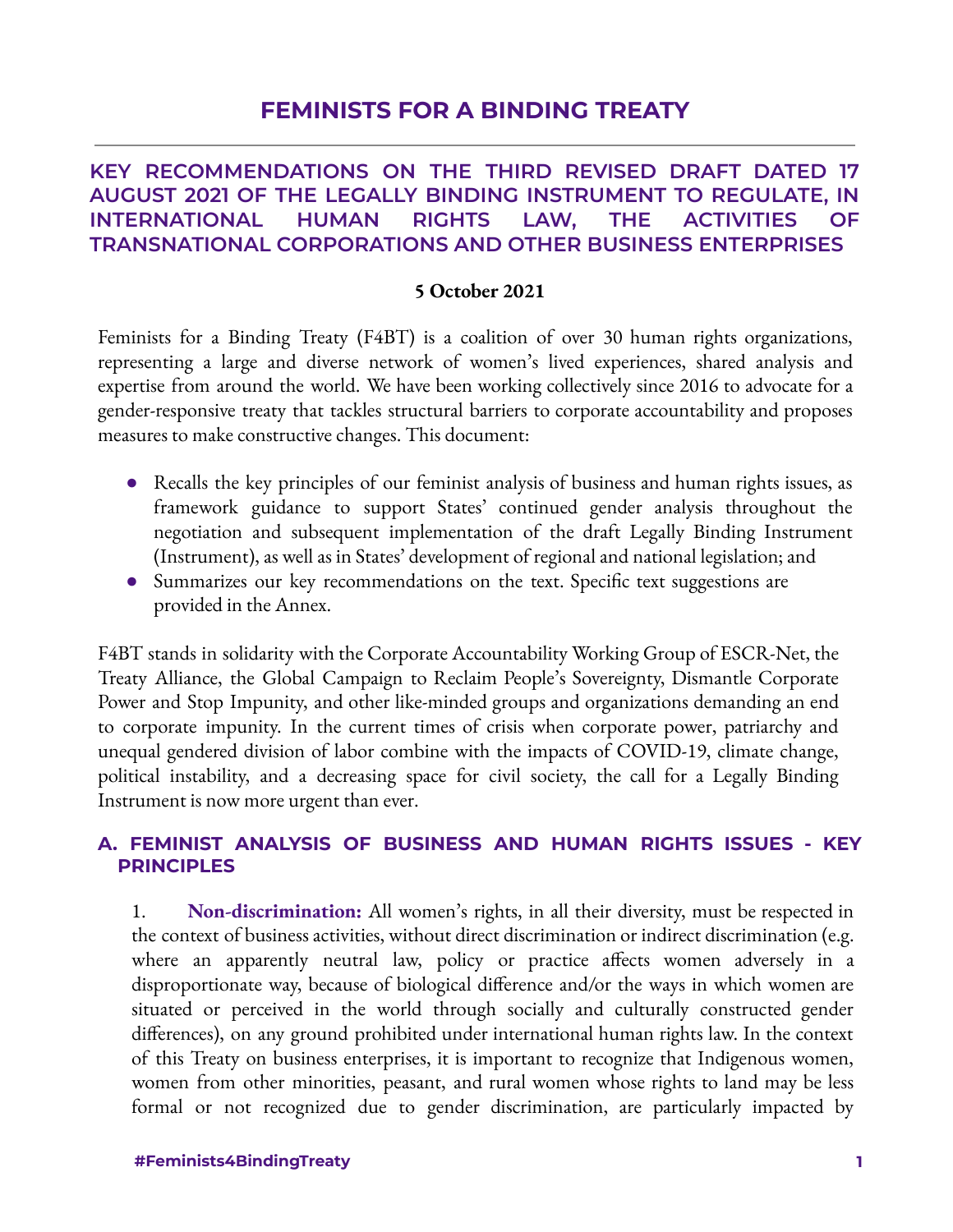displacement related to large-scale development projects. Further, women are over-represented in the informal sector and in dangerous work with poor working conditions in which they can be subject to exploitation and abuse. This includes sexual abuse, particularly in extractive industry operations. 1

2. **Substantive equality:** All women must be ensured substantive equality in the context of business activities. This requires a multifaceted approach which redresses disadvantage (based on historical and current social structures and power relations that influence women's enjoyment of human rights ); addresses stereotypes, stigma, prejudice, and violence (within business enterprises and in connection with business activities); transforms institutional structures and practices (which are often male-oriented and ignorant or dismissive of women's experiences); and facilitates inclusion and participation - in all formal and informal decision- making processes within business enterprises and concerning business activity regulation.

3. **Gender analysis:** Is key to help recognize, understand and make visible the gendered nature of abuses committed by businesses, including their specific and differential impact on women, men and people across the gender spectrum, as well as human rights abuses based on gender that specifically target lesbian, gay, bisexual, transgender, intersex and queer (LGBTIQ+) persons. It can help to identify differences in the enjoyment of all human rights and fundamental freedoms in all spheres of life. It also seeks to analyze power relations within the larger sociocultural, economic, political and environmental contexts to understand the root causes of discrimination and inequality.<sup>2</sup> Gender analysis in the context of business activities should be carried out through gender-responsive human rights due diligence and gender human rights impact assessments, meaningful consultations with affected women and independent gender experts, and the collection of gender disaggregated data. Any regulation of corporate activities with regard to human rights including the Treaty should also address the protection of women human rights defenders, the particular barriers that women face in accessing remedies and gender responsive reparations.

4. **Leadership and meaningf ul participation at all stages:** Women and other individuals and groups affected by business human rights abuses — recognizing their diverse experiences and intersectional identities — must be central to all stages of developing, implementing and monitoring the effective regulation of business activities, rather than being positioned retrospectively as passive victims of adverse business-related human rights impacts.

<sup>1</sup> See Human Rights Council, Gender dimensions of the Guiding Principles on Business and Human Rights, Report of the Working Group on the issue of human rights and transnational corporations and other business enterprises, Forty-first session, 24 June–12 July 2019.

<sup>&</sup>lt;sup>2</sup> U.N. Office of the High Commissioner, Integrating A Gender Perspective Into Human Rights Investigations Guidance And Practice (2018).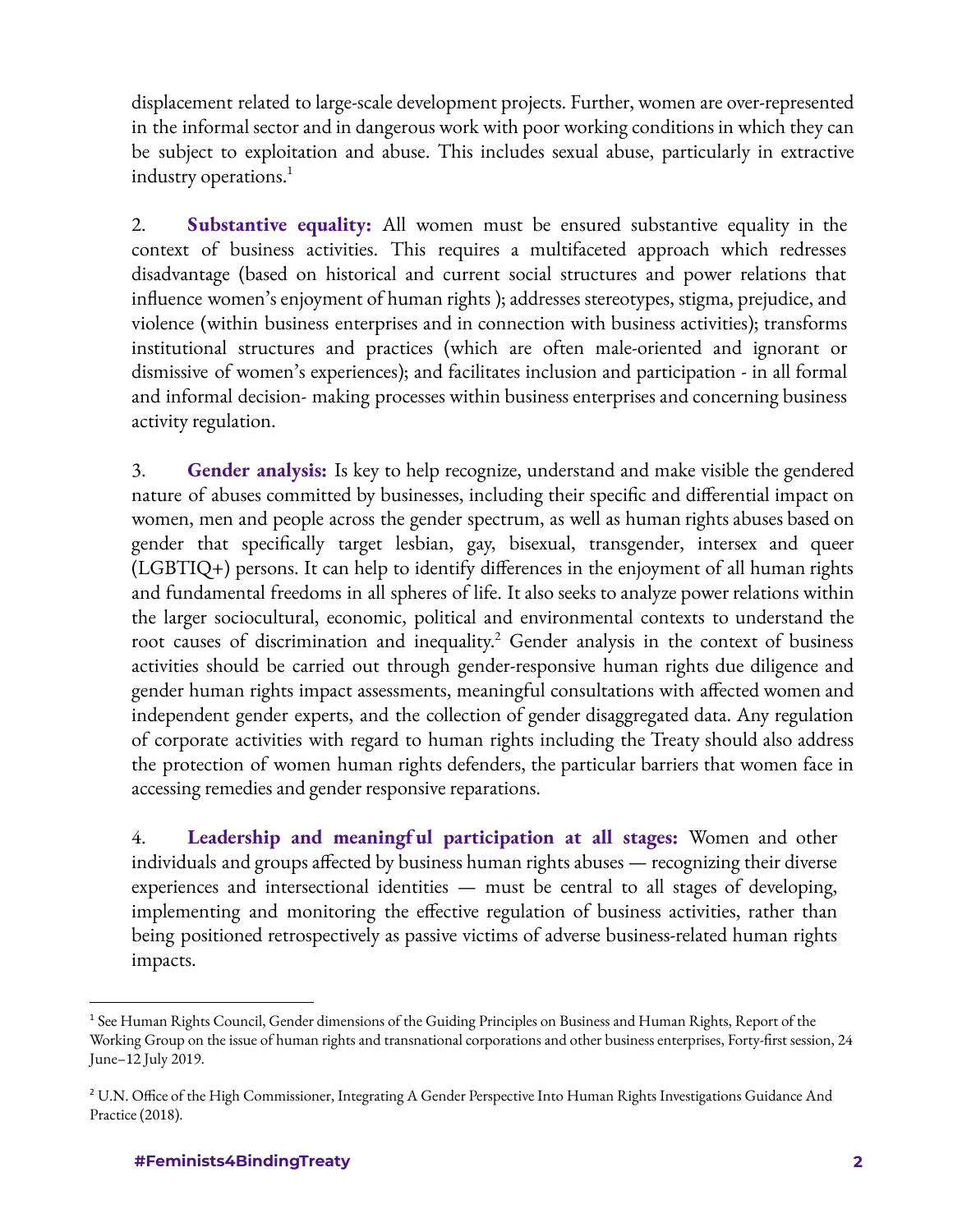5. **Intersectionality**: Women are not a homogenous group and can experience multiple forms of discrimination (including based on race, caste, class, age, health status, social status, sexual orientation and gender identity, health status, etc.), which combine, overlap, or intersect especially in the experiences of individuals or groups in situations of marginalization.

6. **Diversity of perspectives:** Beyond an emphasis on the experiences of women specifically, feminist analysis of corporate abuse seeks to highlight and promote the multiplicity of lived experiences, particularly the perspectives of those individuals and communities facing the most significant and widespread business-related human rights abuses. Taking a feminist analysis means putting the experience and expertise of affected individuals and groups at the center of the effective regulation of business activities. It also means analyzing and tackling structural barriers to accountability of businesses.

7. **Human activities in alignment with human rights and ecological boundaries:** Situations of discrimination or marginalization experienced by individuals and communities around the world are not inevitable or due to inherent characteristics, but rather due to social, economic, political, geographical and other circumstances. The laws, policies and practices put in place by States, and the specific and cumulative actions taken by non-State actors including business enterprises can cause or aggravate such discrimination and marginalization. Adverse impacts of current systems, including in the context of business activities, have been exacerbated by the COVID19 pandemic, escalating climate and ecological crises and decades of deregulation and neoliberal economic policies, which have undermined labor rights and social safety nets. Our feminist analysis supports a vision of socio-economic justice for all and concrete steps towards the long-delayed regulation of business activities in line with human rights and the protection of the environment.

### **B. SUMMARY OF KEY RECOMMENDATIONS**

We request that States review and incorporate each of the specific text amendments set out in the Annex, and we highlight the following key recommendations to support this process:

#### **1. Maintain and build on progress so far:**

We warmly welcome the many comments made by States, civil society organizations and national human rights institutions on the importance of ensuring a gender perspective in the instrument and we welcome provisions to that effect, including in relation to access to justice and human rights due diligence, and in the explicit mention of the Gender Guidance for the Guiding Principles on Business and Human Rights [PP14].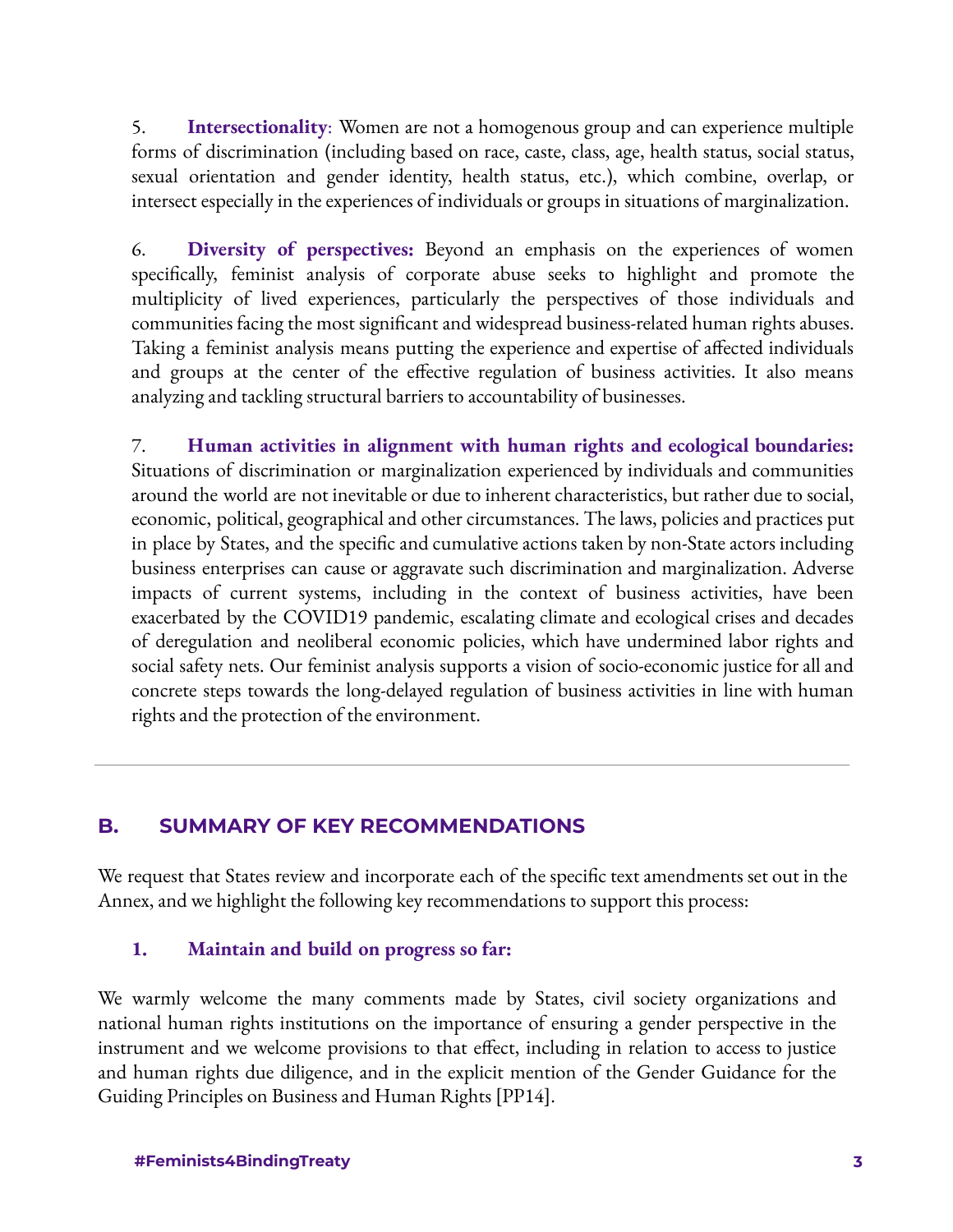We also appreciate the reference to the right to a safe, clean, healthy, and sustainable environment in the definition of human rights abuse [Art. 1.2].

We also support the broad definition of business activities and relationships, which occur throughout the supply chain and now includes financial institutions and investment funds [Arts. 1.3]. We also welcome the clarification in the definition of business relationships that they include and include state and non-state entities [Arts. 1.3] and [Art. 1.5]

We strongly support the reference to corporate obligations, rather than responsibilities, and encourage the Parties to further define and give force to these obligations throughout the Instrument. [PP11, Art. 2.1(b)]. We also welcome the reference to effective mechanisms of monitoring and enforceability, which are essential to State implementation of obligations under the treaty  $[Art. 2.1(c)].$ 

We strongly welcome the reference to "gender-sensitive access to justice" and to the concept of individual or collective reparation and remedy [Art. 4.2 (c)]. We also welcome references to age-responsive support services for victims [Art. 4.2 (e)] and reparations [Art. 8.4]

We welcome the provision identifying forum non conveniens as a legal obstacle that needs to be removed  $[Art. 7.3(d)].$ 

We additionally appreciate the clarification that jurisdiction may vest in the courts of the State where a victim is domiciled [Art. 9(1)].

## **2. Clarify the context, application and scope of the Instrument:**

● **Context**: We welcome the explicit preambular acknowledging the distinctive and disproportionate impact of business-related human rights abuses on women and girls and the need to integrate a gender perspective and the reference to the UN Declaration on Human Rights Defenders and to the legitimate role of human rights defenders in promoting the respect of human rights by business enterprises. We recommend that States consider preambular amendments that:

> (1) Remove the connection between capacity to foster achievement of sustainable development with economic growth (in line with the recognized neutrality of the UN towards the means of State realization of human rights and the increasing recognition of the implications of emphasizing economic growth on a finite planet). [PP10].

> (2) Explicitly acknowledge the current context, concern and urgency regarding the continued business-related human rights abuses around the world (in line with other core international human rights treaties which record explicit concern about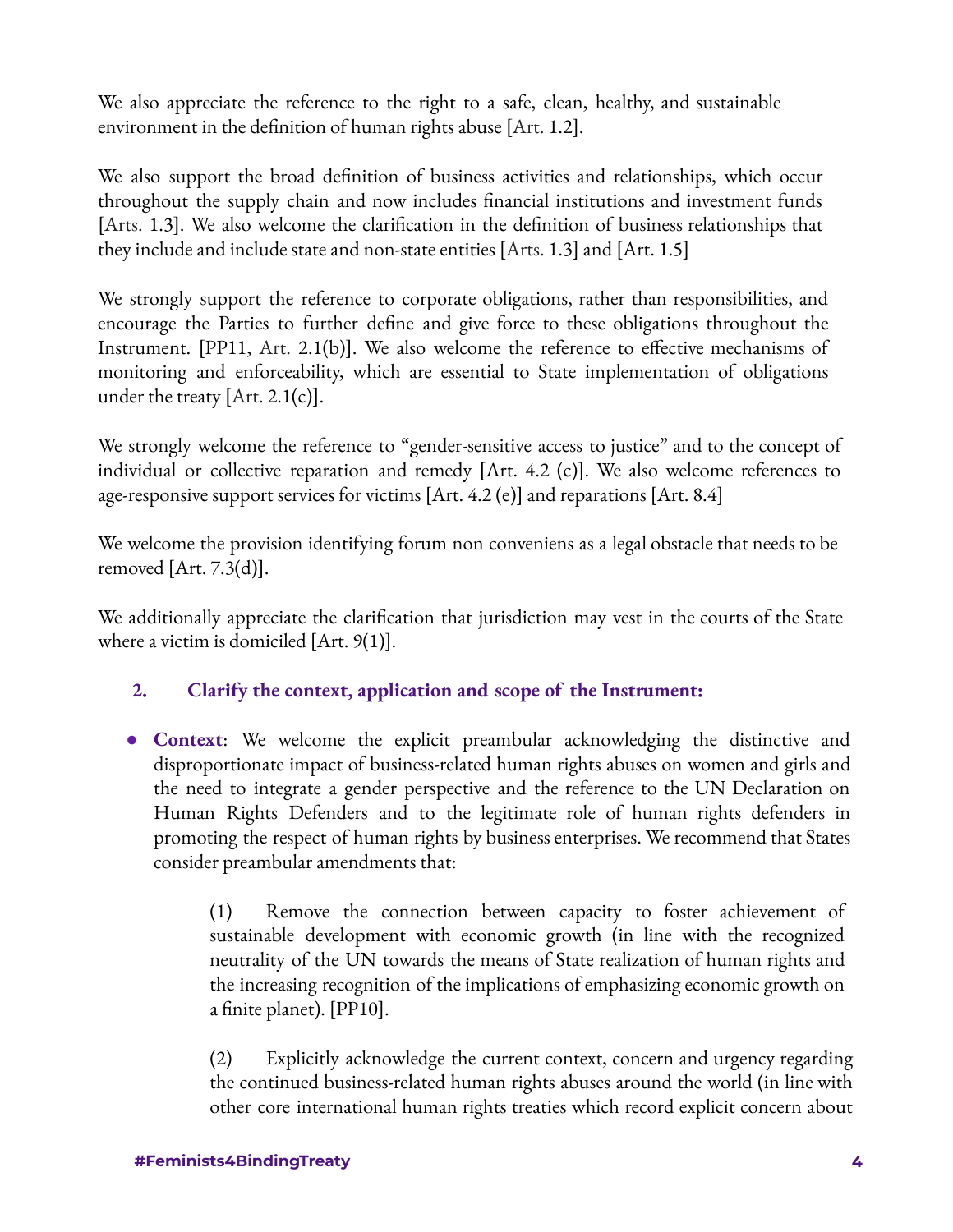prevalent issues and the contextual basis for the relevant treaty) [*NEW PP12 BIS*; PP13].

(3)Emphasize the need for a gender-responsive approach [PP 14].

- **State obligations and State-related business activities:** While recognizing that the definition of human rights abuse is now broader and not limited only to business conduct, we suggest reintroducing the notion of human rights violation in the text as it would provide clarity with regard to the accountability of States when implementing their obligations under the treaty. This notion would also make clear that the instrument applies to violations committed by the State or its agents in the context of business activities [see NEW PP12 BIS, PP13, PP18, Art.  $1(1)$ , Art.  $2(1)$ , Art.  $4(1)$ , Art.  $4(2)(g)$ , Art. 5(3), Art. 6(2), Art. 6(4)(g), Art. 7(3)(d) & (e); Art. 7(6), Art. 8(1), Art. 8(4), Art. 8(6), Art. 13(c), Art. 13(d), Art. 14(3), Art. 16(4)]. We also recommend an additional clarification regarding preventive measures in this context [Art. 6(5bis)].
- **Scope**: We recommend a non-exhaustive definition of 'internationally recognized human rights' that recognizes all relevant sources of these obligations and is not conditional upon ratification by States. We also believe that using "universal human rights" is preferable to "internationally recognized human rights", which would pose issues of legal certainty about what "all internationally recognized human rights" mean in specific cases. [Art. 3(3)]. This would notably be in line with the UNGPs, which made clear that business' responsibility to respect exists independently of States' abilities and/or willingness to fulfil their own human rights obligations. In addition to customary international law, Article 3(3) also should underscore States' obligations under international humanitarian law in situations of armed conflict and under international criminal law.

### **3. Further ensure the effectiveness of the Instrument for women, and for affected communities around the world**

- **Preamble**: We recommend clarifying the prohibition on discrimination on "grounds that are prohibited by international human rights law" rather than solely on "race, sex, language or religion" and including guidance towards substantive equality in practice [PP8]. We also recommend explicit reference to the right to self-determination [PP19].
- **Definitions**: Female human rights defenders face gender-specific risks, which exploit existing inequalities and perceptions about their role in society. Additionally, victims would be better protected by including in the definition of victims those in imminent risk of irreparable harm [Art. 1.1].
- **Protection of Victims (Article 5)**: We recommend that measures to guarantee a safe and enabling environment for human rights defenders be "gender-responsive." We also recommend including specific examples of adequate and effective measures. [Art. 5(2)}.
- **Prevention (Article 6):** We recommend adding references to "leadership" as well as to the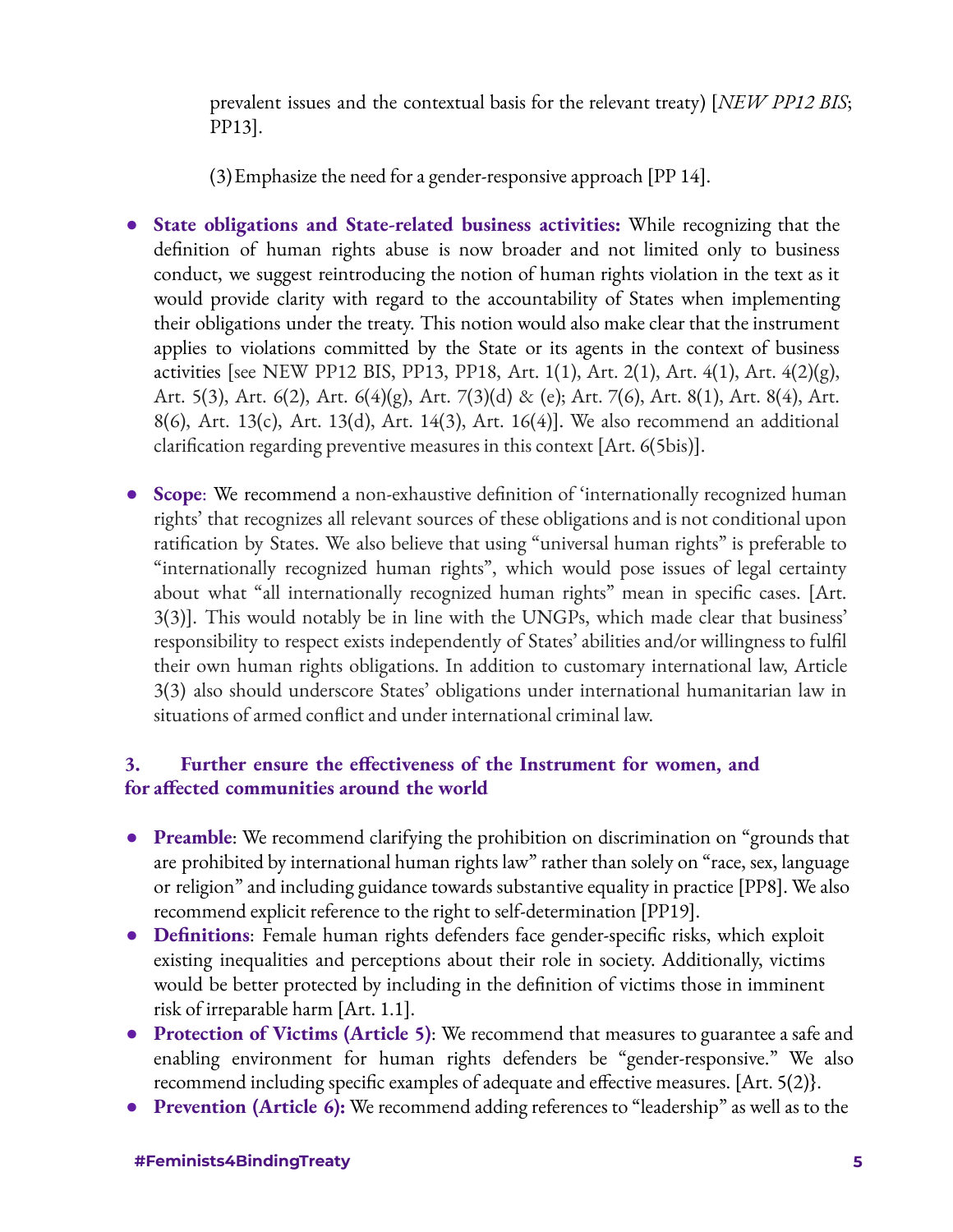meaningful engagement of women and the collection of disaggregated data with regard to the obligation to integrate a gender perspective in human rights due diligence [Art. 6(4)(b)]; and strengthened language on participation in the development of national measures, and regarding necessary State measures to support an enabling environment for the development of national measures, including to facilitate direct engagement by affected communities in human rights due diligence [Art. 6(5)].

- **Access to Remedy (Articles 4 and 7):** We appreciate the addition of gender-specific access to remedies in Article 4.2. While we welcome that Article 7.1 recognizes the specific obstacles encountered by women and others in accessing remedy, we suggest using less victimizing language to clarify that individuals are not inherently vulnerable or marginalized, but rather in situations of discrimination and inequality which result in them being marginalized. We also recommend reference to gender-responsive legal assistance to victims throughout the legal process [Art. 7(3)]; and emphasis on those facing heightened barriers in accessing remedy [Art.7(4)].
- **Statute of Limitations (Article 10):** We recommend adding that domestic statute of limitations applicable to civil claims or to violations that do not constitute the most serious crimes of concern to the international community as a whole shall allow a reasonable and gender-responsive period of time for the investigation and commencement of prosecution or other legal proceedings. This should also apply where the victim is delayed in commencing a proceeding in respect of the claim because of their age, physical, mental or psychological state (to support, in particular, justice for victims of sexual and gender-based violence, as well as children and persons with disability) [Art. 10(2)].
- **Institutional Arrangements (Article 15):** We recommend that Committee members be required to have gender expertise  $[Art. 15(1)(a)].$
- **Implementation (Article 16):** We recommend that the language be strengthened to emphasize participation, gender-transformative engagement and different forms of impact or discrimination [Art.  $16(4)$ ].

### **4. Set very clear expectations regarding business activities in contexts of heightened risk, including conflict**

● **Terminology:** Being located in a conflict-affected area will impact rights holders' access to remedies, and the type of remedies which will practically be available. For example, judicial mechanisms for seeking recourse may have broken down due to the instability of the political system. Victims may be forced to relocate to a different jurisdiction to ensure their safety, meaning that they are prevented from participating in the judicial system of their home country. The difficulties are compounded for women and girls, since sexual violence may be used as a tool of warfare, and patriarchal structures already impede women and girl's ability to seek recourse. We recommend adding to situations of conflict and of occupation, a reference to "operating contexts which pose risks of severe human rights impacts", which is language used in the UNGPs. This is because while conflict is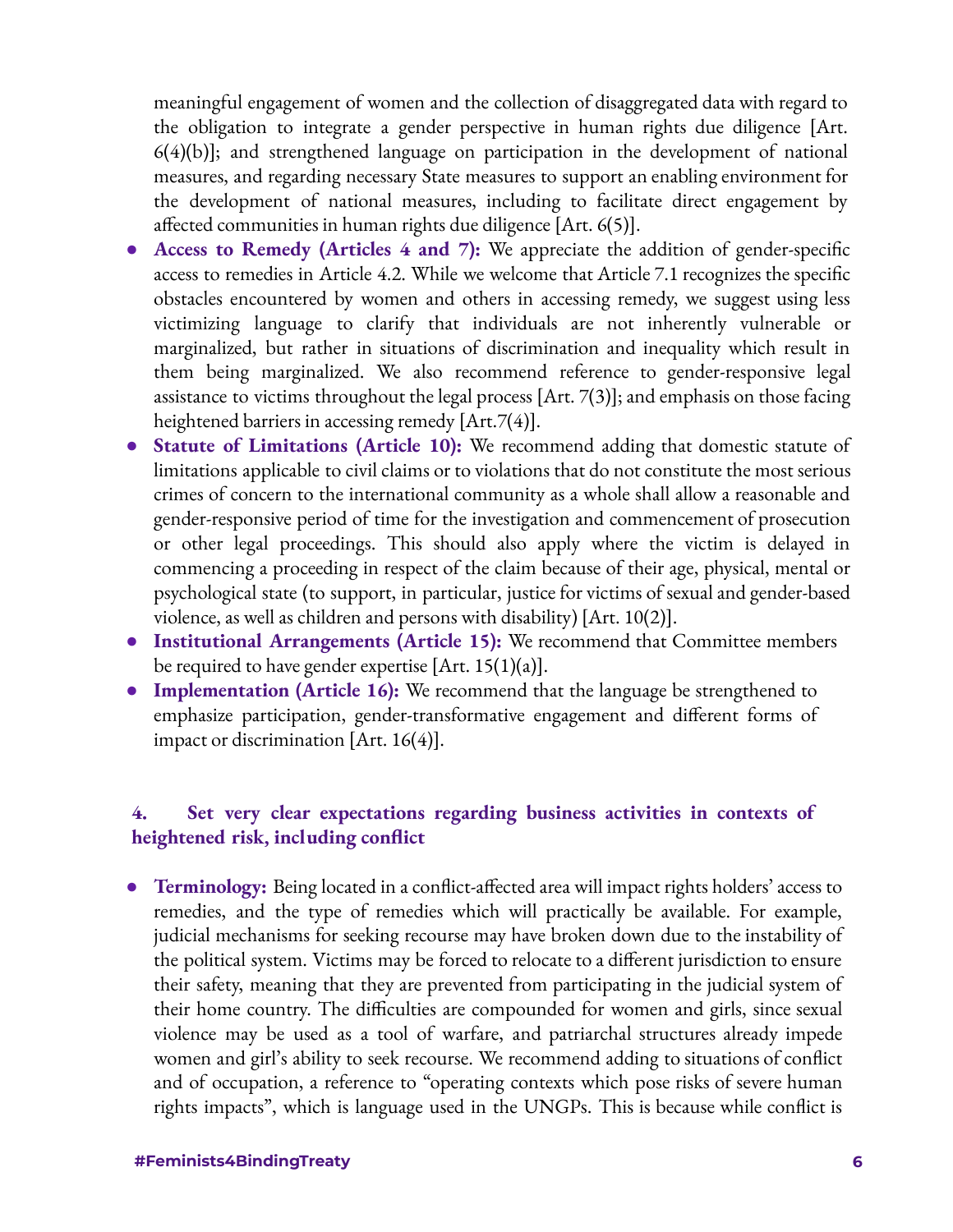the most obvious trigger for enhanced due diligence, other contexts can put a State under such a level of stress that it becomes more prone to serious human rights abuses [New PP12 BIS, Art. 6(4)(g), Art. 16(3)].

- **Expectations on business enterprise conduct in high-risk contexts:** There is a need to avoid operating in high-risk areas where local consent cannot be obtained, and where potential human rights abuses or violations of IHL cannot be mitigated. We recommend that enhanced and ongoing human rights due diligence should apply, in addition to conflict-affected areas, including situations of occupation, to other operating contexts that pose risks of severe human rights impacts. Such due diligence should include conflict-sensitivity analysis, continuous monitoring including in regards to the broader political and judicial system, and suspension or termination of operations if necessary, to prevent serious human rights abuses and violations of international humanitarian law [new PP12 BIS and Art.  $6(4)(g)$ ].
- **Reference to international humanitarian law:** The text should clarify in the preamble and throughout the text where relevant, that international humanitarian law is integrated in the scope of the legally binding instrument and should recall the existing obligations of States and businesses under international humanitarian law [Art. 3.3, Art.  $6(4)(g)$  Art. 16(3)].

#### **5. Strengthen other specific provisions:**

- **Prevention (Article 6):** We recommend: the term "impacts" instead of "abuses" with respect to the identification and communication stages of human rights due diligence, in line with current practice and the UNGPs [PP11, new PP12 BIS, Art. 6(4)(g), Art. 6(8), Art. 16(3)]; and more robust protection against undue corporate influence of government decision-making in the context of business activities generally [Art. 6(7)]. Article 6.7 should also clarify that severing business ties is an appropriate remedy.
- **Injunctive relief (Article 6):** The current Article 6 on prevention does not provide for injunctive relief, which is an essential judicial tool to prevent human rights violations before they happen. We recommend adding language to clearly provide for injunctions. [Art. 6.7, Art. 7.3(b)].
- **Access to information (Article 7):** We recommend clarification of the right to access information, to ensure that courts facilitate "discovery" processes where victims can obtain evidence—particularly women and girls who may have difficulty accessing the evidence needed for their cases [Art. 7.2].
- **Burden of Proof (Article 7):** We applaud the Third Draft's effort to place the burden of proof on those alleged to have violated human rights, as many victims, particularly disempowered women and girls, are not in a position to amass the level of evidence that many courts would require to fulfill a burden of proof against a violator. We recommend additional language to more clearly provide for shifting the burden of proof to the party in the best position to provide evidence [Art. 7.5].
- **Legal liability (Article 8):** We strongly recommend that reference to the decision of